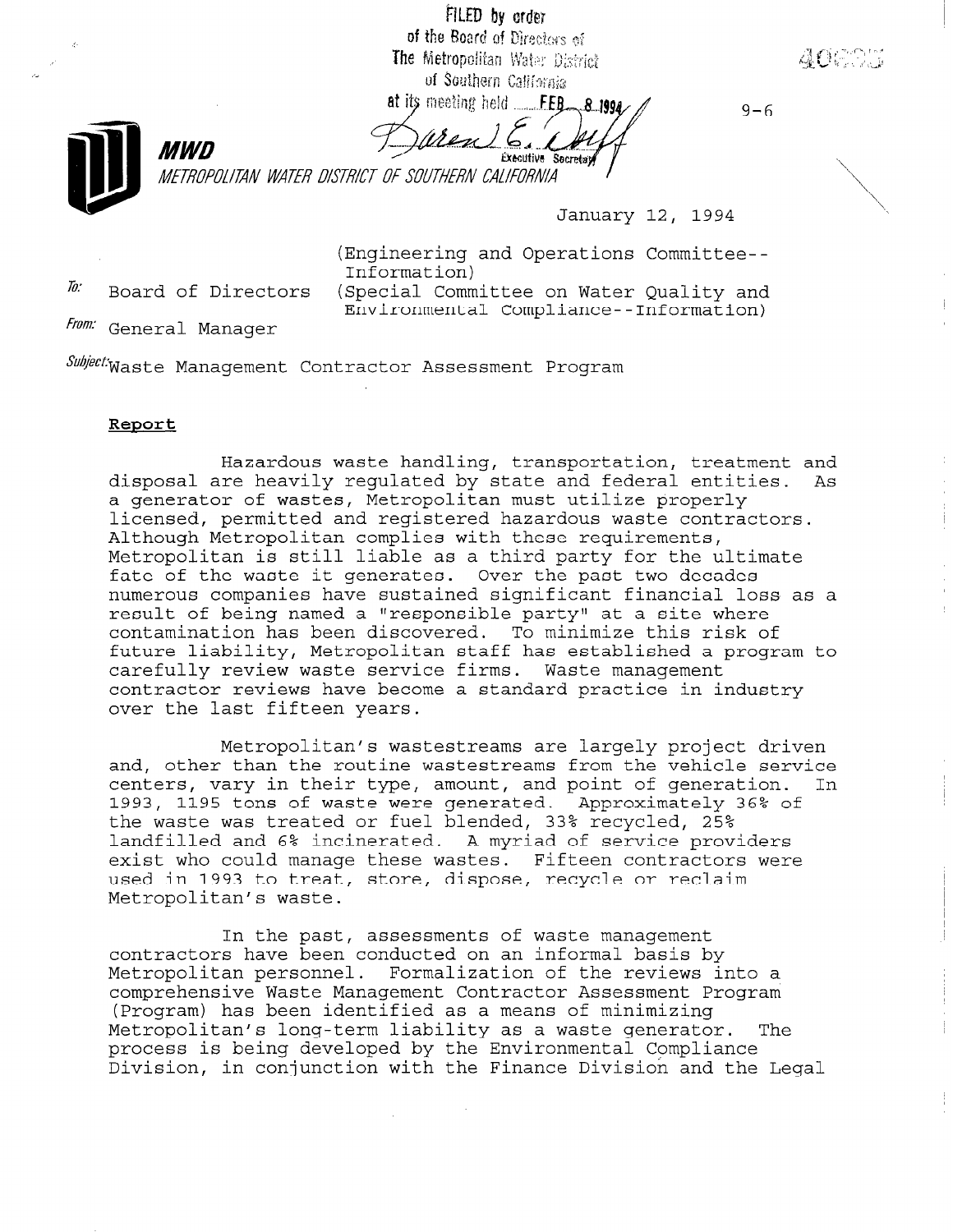## Board of Directors -2- January 12, 1994

Department. The program objective is to identify contractors who pose the least potential for future liability due to the condition of their equipment and operations, the effectiveness of their management systems and the ability of the company to absorb costs resulting from the waste management activities.

The initial focus of the Program is on waste treatment, storage and disposal facilities, recyclers, and reclaimers. Subsequent phases of the Program will involve an evaluation of the scope to determine whether it should be expanded to include other waste management services such as transporters, asbestos and lead abatement contractors, or waste analysis laboratories.

The assessment methodology will include a pre-visit screening questionnaire, a review of their regulatory compliance, a field review of the contractor's equipment, operations and management systems, and an examination of the contractor's financial stability. The information collected during the assessment will be made available to Metropolitan personnel responsible for selecting waste management contractors, and will be shared with the Board and interested member agencies.

According to the Program schedule, the first contractor assessment will occur towards the end of the first quarter of 1994. Feedback received during this review will be utilized to refine and improve the process.

Finally, it should be noted that concurrent to this inhouse effort, a similar joint vendor assessment project with interested utility companies is in progress. Participation in this activity where overlap exists with Metropolitan's Program, can provide opportunities for optimizing available resources and accelerating the assessment schedule.

#### Board Committee Assignments

This letter is referred for information to:

The Engineering and Operations Committee because of its authority to study, advise and make recommendations with regard attributty to stuff, advise and make recommendations LO programs to dispose of waste materials